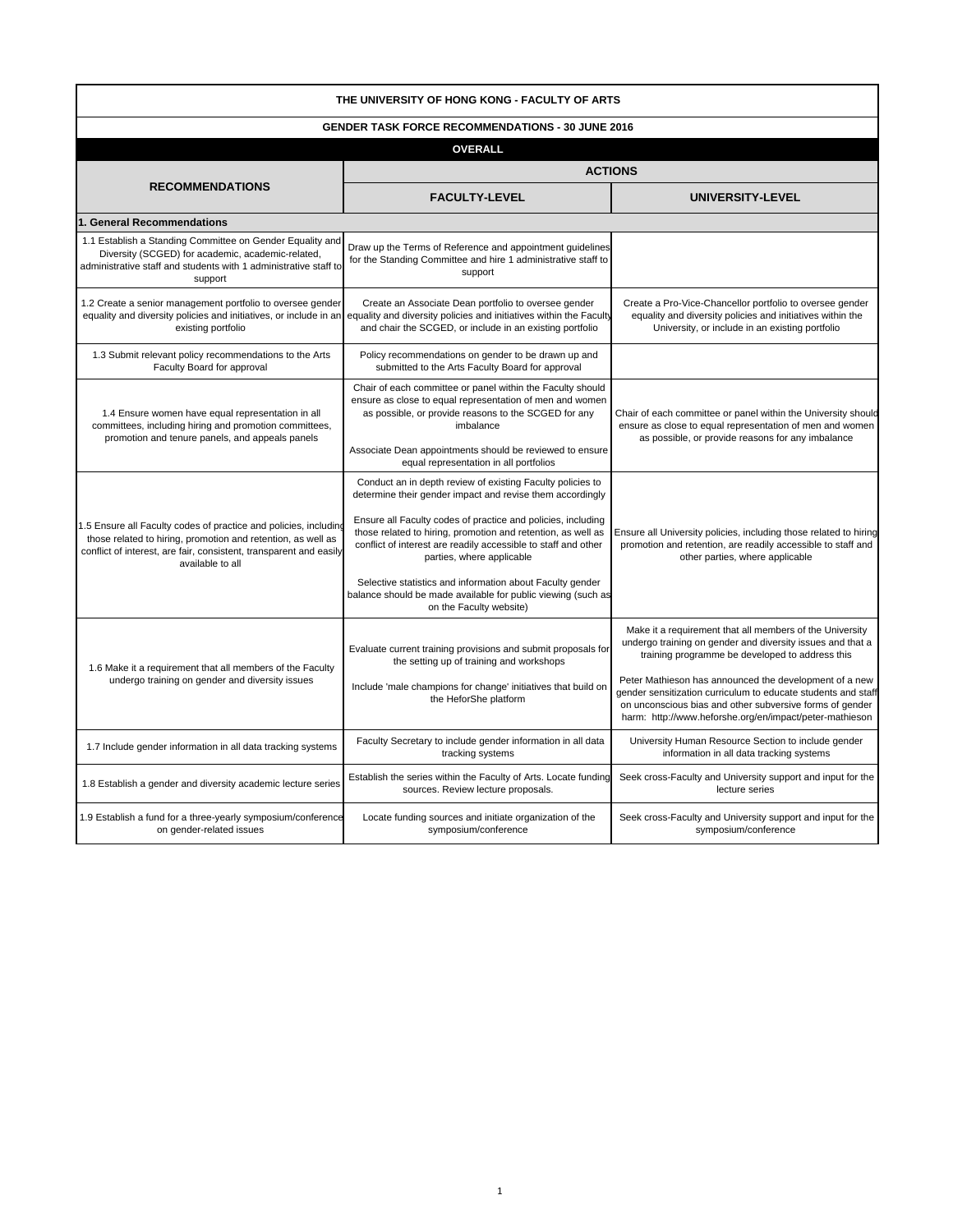| HIRING, RETENTION AND PROMOTION                                                                                                                                                                                                                                                                                                                                                                                                                                                                             |                                                                                                                                                                                                                                                                                                                                                            |                                                                                                                                                                                                                                                  |
|-------------------------------------------------------------------------------------------------------------------------------------------------------------------------------------------------------------------------------------------------------------------------------------------------------------------------------------------------------------------------------------------------------------------------------------------------------------------------------------------------------------|------------------------------------------------------------------------------------------------------------------------------------------------------------------------------------------------------------------------------------------------------------------------------------------------------------------------------------------------------------|--------------------------------------------------------------------------------------------------------------------------------------------------------------------------------------------------------------------------------------------------|
| <b>RECOMMENDATIONS</b>                                                                                                                                                                                                                                                                                                                                                                                                                                                                                      | <b>ACTIONS</b>                                                                                                                                                                                                                                                                                                                                             |                                                                                                                                                                                                                                                  |
|                                                                                                                                                                                                                                                                                                                                                                                                                                                                                                             | <b>FACULTY-LEVEL</b>                                                                                                                                                                                                                                                                                                                                       | UNIVERSITY-LEVEL                                                                                                                                                                                                                                 |
| 2. Hiring                                                                                                                                                                                                                                                                                                                                                                                                                                                                                                   |                                                                                                                                                                                                                                                                                                                                                            |                                                                                                                                                                                                                                                  |
| 2.1 Examine the gender balance in individual units over the<br>last decade and address those units where gender imbalance<br>has been identified                                                                                                                                                                                                                                                                                                                                                            | For unit(s) with historically significant gender imbalance,<br>women should be prioritized for new hires and the unit should<br>be given a timeframe within which to show significant<br>improvements in its gender imbalance                                                                                                                              | Provide SCGED with data and relevant information                                                                                                                                                                                                 |
| 2.2 Job advertisement language for professorial track<br>positions should be re-written to encourage women<br>applicants, and to make it clear that should a male and female<br>candidate be equally qualified for the position, preference will<br>go to the female candidate<br><b>OR</b><br>Redraft job procurement literature for professorial track<br>positions to encourage women applicants, and to make it<br>clear that male and female candidates have equal<br>opportunities for such positions | Include the sentence "The University is committed to the<br>professional advancement of women and expressly<br>encourages qualified women to apply" in all hiring<br>advertisements<br>Targeted searches should be made to recruit prominent<br>women professors to the Faculty of Arts                                                                    | Include the sentence "The University is committed to the<br>professional advancement of women and expressly<br>encourages qualified women to apply" in all hiring<br>advertisements                                                              |
| 2.3 Add 'gender studies specialist' as a preference in<br>advertisements for new positions                                                                                                                                                                                                                                                                                                                                                                                                                  | Discuss with Faculty Secretary and Human Resource Section<br>the option of including this preference in job advertisements                                                                                                                                                                                                                                 |                                                                                                                                                                                                                                                  |
| 2.4 Salary for relief teachers for faculty on parental leave<br>must come from the University, to ensure that a Faculty unit<br>does not have a financial incentive to hire applicants less<br>likely to take parental leave                                                                                                                                                                                                                                                                                | Submit a request to the EVP (Administration and Finance) for<br>the University to allocate a budget to cover the costs of<br>parental leave                                                                                                                                                                                                                | University to budget centrally for the costs of parental leave                                                                                                                                                                                   |
| 3. Retention                                                                                                                                                                                                                                                                                                                                                                                                                                                                                                |                                                                                                                                                                                                                                                                                                                                                            |                                                                                                                                                                                                                                                  |
| 3.1 Review the policy on mandatory retirement at age 60 for<br>all teaching staff as biased against women who fail to meet<br>career milestones at the same time as male peers                                                                                                                                                                                                                                                                                                                              | Submit a proposal to the President for extending the<br>mandatory retirement to age 65 or beyond<br>Until such a time that the mandatory retirement policy has<br>been revised, increase opportunities for women to be<br>extended to ensure gender balance                                                                                                | Revise the policy on mandatory retirement from age 60 to age<br>65 or beyond for all University staff, in line with the retirement<br>policies at City University, Lingnan University, and the Hong<br>Kong University of Science and Technology |
| 3.2 Revise the policies on maternity and paternity leave and<br>provide equal leave benefits to all employees in the Faculty                                                                                                                                                                                                                                                                                                                                                                                | Review current policies on maternity and paternity leave<br>Submit a proposal to the Dean for equal maternity and<br>paternity leave benefits                                                                                                                                                                                                              | Revise the policies on maternity and paternity leave and<br>provide equal leave benefits to all University employees                                                                                                                             |
| 4. Promotion                                                                                                                                                                                                                                                                                                                                                                                                                                                                                                |                                                                                                                                                                                                                                                                                                                                                            |                                                                                                                                                                                                                                                  |
| 4.1 Ensure equal salaries and fringe benefits for women, and<br>equal opportunities for women in terms of promotion                                                                                                                                                                                                                                                                                                                                                                                         | SCGED and diversity to review all current policies on<br>promotion, salaries and benefits and ensure equality for<br>women                                                                                                                                                                                                                                 | Provide SCGED with data and relevant information                                                                                                                                                                                                 |
| 4.2 Ensure gender balance, and equal distribution of teaching<br>and service/administrative work for women in each Faculty<br>unit (equal in terms of workload and significance for promotion<br>of such work), as well as ensure women have equal<br>opportunity in key research activities/initiatives                                                                                                                                                                                                    | Review teaching and administrative workloads in each<br>Faculty unit and ensure clear guidelines are established<br>Ensure workload guidelines are accessible by all colleagues<br>in a particular unit to ensure transparency<br>Ensure that junior, untenured staff are not burdened with<br>service activities                                          | Ensure equal distribution of teaching/administrative work for<br>men and women in all Faculties                                                                                                                                                  |
| 4.3 Review the document setting out new specialist<br>professoriate categories (Email from the Provost, Professor<br>Paul Tam, sent on April 30, 2016) for its impact on the<br>promotion of women in the Faculty                                                                                                                                                                                                                                                                                           | Review the impact of new specialist professoriate categories<br>on women in the Faculty, particularly those in junior or<br>academic-related positions where women are<br>overrepresented<br>Make recommendations to address any unfavorable impact<br>on women and ensure equal treatment of men and women at<br>all levels, including Lecturer positions | Review the document setting out new specialist professoriate<br>categories for its impact on the promotion of women in the<br>University                                                                                                         |
| 4.4 Establish a pool of experts, including gender specialists,<br>and provide staff with the option of requesting their inclusion<br>as reviewers in the Promotion and Tenure Panel                                                                                                                                                                                                                                                                                                                         | Discuss with Dean and Faculty Secretary the option of<br>establishing a pool of experts for inclusion, upon request, in<br>the PTP                                                                                                                                                                                                                         |                                                                                                                                                                                                                                                  |
|                                                                                                                                                                                                                                                                                                                                                                                                                                                                                                             |                                                                                                                                                                                                                                                                                                                                                            |                                                                                                                                                                                                                                                  |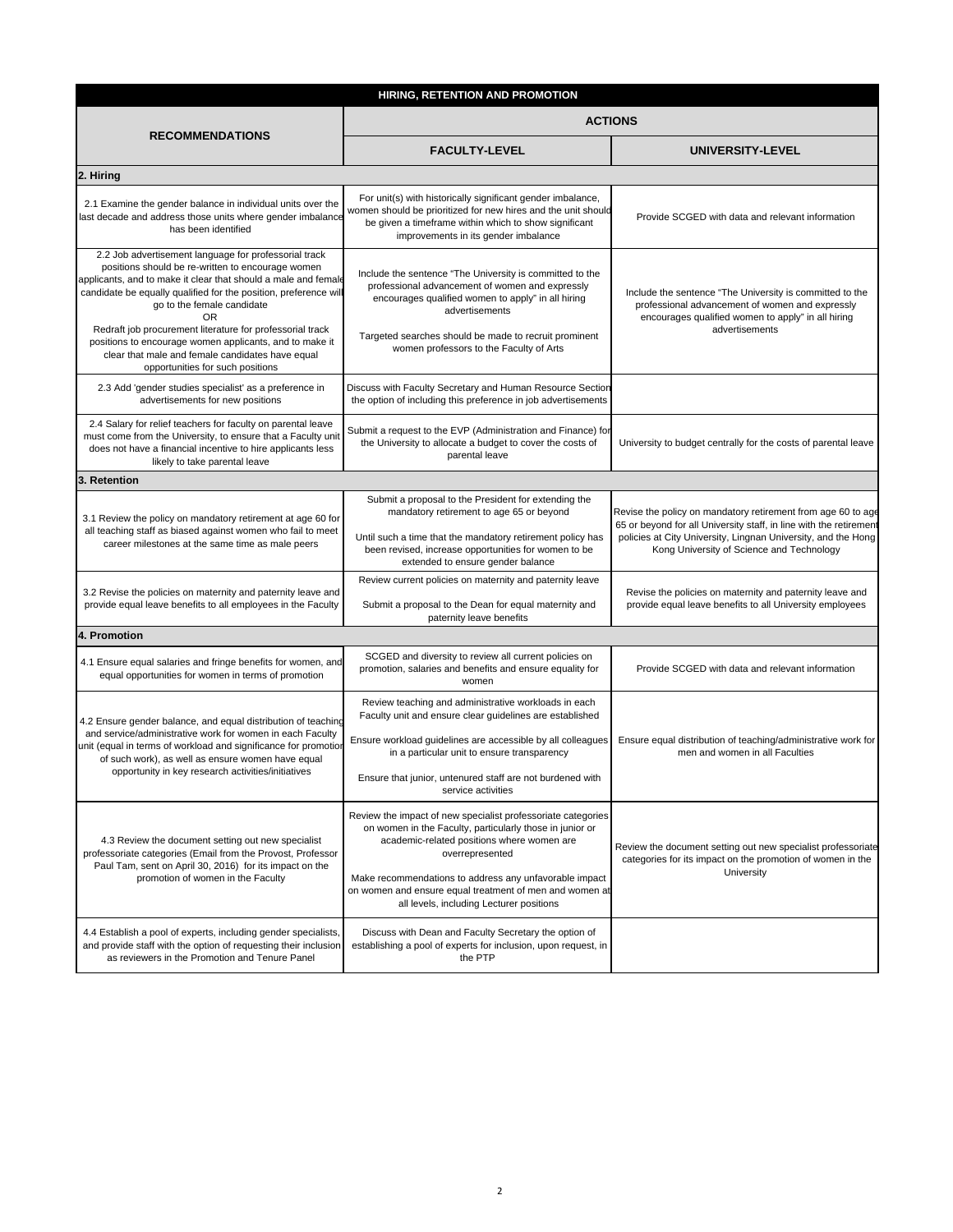| SEXUAL HARASSMENT AND CLIMATE IN UNITS                                                                                                           |                                                                                                                                                                                                                                                                                                     |                                                                                                                                                                  |
|--------------------------------------------------------------------------------------------------------------------------------------------------|-----------------------------------------------------------------------------------------------------------------------------------------------------------------------------------------------------------------------------------------------------------------------------------------------------|------------------------------------------------------------------------------------------------------------------------------------------------------------------|
| <b>RECOMMENDATIONS</b>                                                                                                                           | <b>ACTIONS</b>                                                                                                                                                                                                                                                                                      |                                                                                                                                                                  |
|                                                                                                                                                  | <b>FACULTY-LEVEL</b>                                                                                                                                                                                                                                                                                | UNIVERSITY-LEVEL                                                                                                                                                 |
| 5. Sexual Harassment and the Role of Equal Opportunity Advisors                                                                                  |                                                                                                                                                                                                                                                                                                     |                                                                                                                                                                  |
| 5.1 Review the appointment and role of Equal Opportunity<br>Advisors (EOA) in the Faculty                                                        | Clarify the process through which EOAs are appointed<br>and provide clear guidelines on their role and channels of<br>communication                                                                                                                                                                 |                                                                                                                                                                  |
|                                                                                                                                                  | Ensure appropriate training is provide to EOAs and make it<br>mandatory for all EOAs to attend                                                                                                                                                                                                      | Review the appointment and role of Equal Opportunity<br>Advisors at the University                                                                               |
|                                                                                                                                                  | Consider whether EOAs should specialize in specific areas of<br>support rather than broadly representing all equal opportunity<br>issues                                                                                                                                                            | Ensure that appropriate training is provided for all EOAs and<br>that it be a requirement that all EOAs attend                                                   |
|                                                                                                                                                  | Arrange regular meetings for Faculty EOAs to promote a<br>shared understanding of their role                                                                                                                                                                                                        | Liaise with EOU and the Equal Opportunities Commission<br>(EOC) to ensure that appropriate funding is available for the<br>training of EOAs                      |
|                                                                                                                                                  | Consider appointing Research Postgraduate students as<br>contact points in each School/Centre                                                                                                                                                                                                       | Consider expanding the EOU to ensure that there are<br>qualified staff to provide training and support for EOAs                                                  |
|                                                                                                                                                  | Consider appointing two main contact points in the Faculty for<br>staff and students to approach on gender equality and<br>diversity issues, including sexual harassment issues                                                                                                                     |                                                                                                                                                                  |
|                                                                                                                                                  | Review what training is currently available and fund/offer<br>additional training, if needed                                                                                                                                                                                                        |                                                                                                                                                                  |
| 5.2 Ensure that all staff and students are fully aware of what<br>constitutes sexual harassment and their rights                                 | Integrate targeted sexual harassment training into the Faculty<br>advising system, undergraduate and postgraduate<br>advisory/induction meetings and mentor/mentee orientations<br>and make it a requirement for all teaching staff supervising<br>junior colleagues or students to attend training | Liaise with EOU and the Equal Opportunities Commission<br>(EOC) to ensure that appropriate funding is available for<br>sexual harassment training                |
|                                                                                                                                                  | ncrease awareness of what constitutes sexual harassment by<br>publishing clear information and details of contacts in the<br>Faculty and at the University who can handle inquiries and<br>complaints                                                                                               | Increase awareness of what constitutes sexual harassment<br>and of the various channels for seeking support on campus<br>through a sticker campaign, for example |
|                                                                                                                                                  | Ensure that the Faculty provides a supportive atmosphere<br>that enables victims of sexual harassment to come forward                                                                                                                                                                               |                                                                                                                                                                  |
| 5.3 Ensure that proper records are kept of sexual harassment<br>inquiries and complaints                                                         | Review practices at other universities and consult EOU and<br>CEDARS on the most sensitive way of keeping data                                                                                                                                                                                      | In consultation with CEDARS and EOU, set up a consistent<br>system for gathering and publishing data on sexual                                                   |
|                                                                                                                                                  | Publish sexual harassment data, as appropriate                                                                                                                                                                                                                                                      | harassment cases at the University                                                                                                                               |
| 6. Climate in Units                                                                                                                              |                                                                                                                                                                                                                                                                                                     |                                                                                                                                                                  |
| 6.1 Develop a more supportive atmosphere for breastfeeding<br>on campus                                                                          | Create an easily-accessible breastfeeding room in Run Run<br>Shaw Tower for staff who prefer to breastfeed in private                                                                                                                                                                               | Create more breastfeeding rooms across campus                                                                                                                    |
|                                                                                                                                                  | Provide a supportive atmosphere in all units for staff members<br>who prefer to breastfeed in their office or in public                                                                                                                                                                             | Educate the university community to create a more tolerant,<br>supportive environment for breastfeeding in public or private                                     |
| 6.2 Provide childcare options on campus, including day-care<br>services and improvement of childcare facilities for babies<br>and young children | Create rooms in the Faculty building for provision of drop-in<br>care and childcare for babies and young children                                                                                                                                                                                   | Create additional rooms on campus for the provision of drop-<br>in care and childcare for babies and young children                                              |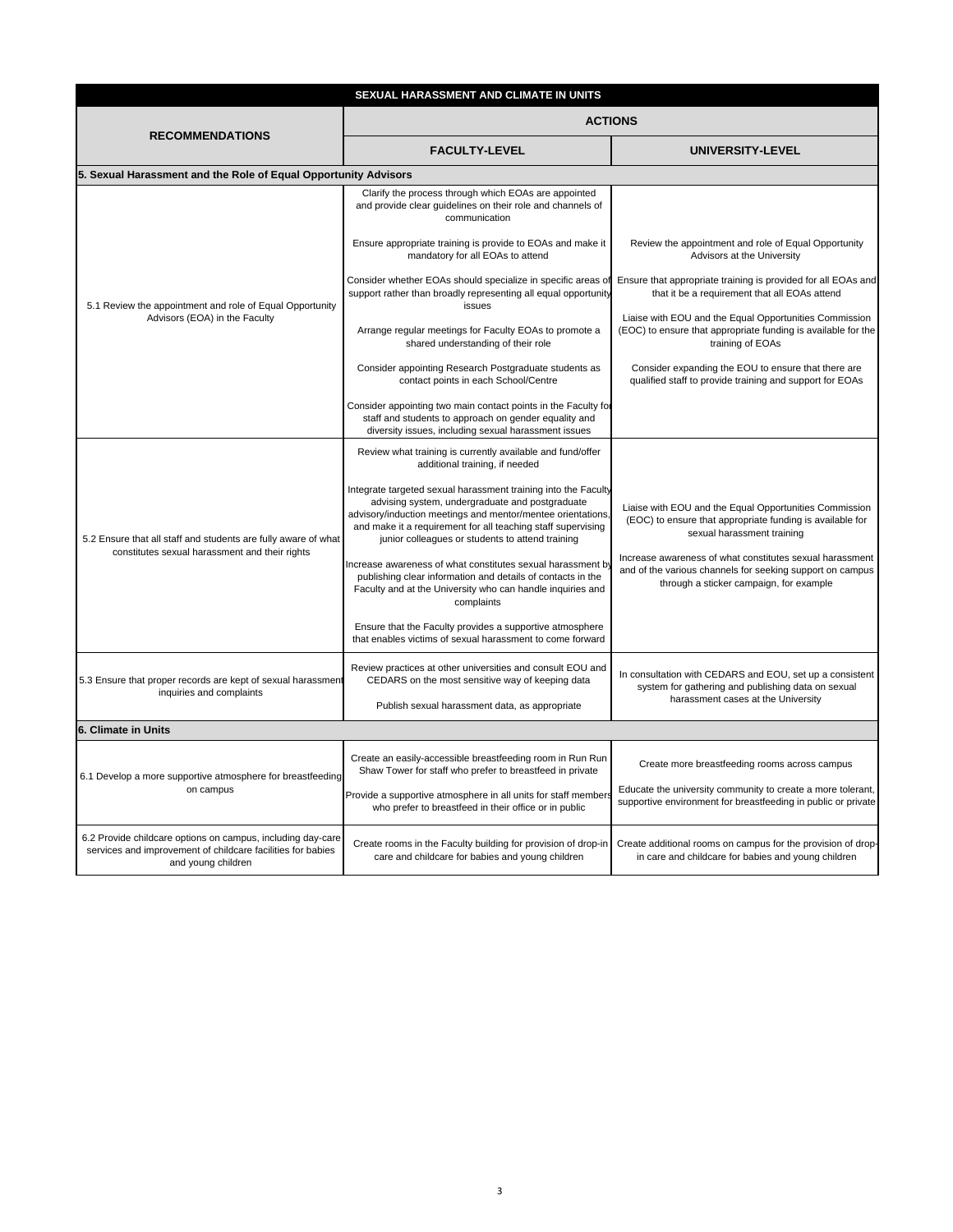| LEADERSHIP, PROFESSIONAL DEVELOPMENT AND MENTORING                                                                                                     |                                                                                                                                                                                                                                                                                                                                                                                                                                                                                                                                                                                                                                                                                                                                                                                                                                                                                                                                                                                                                                                                                                                                                                                           |                                                                                                                                                                                                                                                                                                                               |  |
|--------------------------------------------------------------------------------------------------------------------------------------------------------|-------------------------------------------------------------------------------------------------------------------------------------------------------------------------------------------------------------------------------------------------------------------------------------------------------------------------------------------------------------------------------------------------------------------------------------------------------------------------------------------------------------------------------------------------------------------------------------------------------------------------------------------------------------------------------------------------------------------------------------------------------------------------------------------------------------------------------------------------------------------------------------------------------------------------------------------------------------------------------------------------------------------------------------------------------------------------------------------------------------------------------------------------------------------------------------------|-------------------------------------------------------------------------------------------------------------------------------------------------------------------------------------------------------------------------------------------------------------------------------------------------------------------------------|--|
| <b>RECOMMENDATIONS</b>                                                                                                                                 | <b>ACTIONS</b>                                                                                                                                                                                                                                                                                                                                                                                                                                                                                                                                                                                                                                                                                                                                                                                                                                                                                                                                                                                                                                                                                                                                                                            |                                                                                                                                                                                                                                                                                                                               |  |
|                                                                                                                                                        | <b>FACULTY-LEVEL</b>                                                                                                                                                                                                                                                                                                                                                                                                                                                                                                                                                                                                                                                                                                                                                                                                                                                                                                                                                                                                                                                                                                                                                                      | UNIVERSITY-LEVEL                                                                                                                                                                                                                                                                                                              |  |
| 7. Leadership and Professional Development                                                                                                             |                                                                                                                                                                                                                                                                                                                                                                                                                                                                                                                                                                                                                                                                                                                                                                                                                                                                                                                                                                                                                                                                                                                                                                                           |                                                                                                                                                                                                                                                                                                                               |  |
| 7.1 Ensure appropriate and effective leadership and<br>professional development training is available to professoriate<br>and academic-related staff   | Collect staff members' views about their needs concerning<br>mentoring and leadership, and identify providers of training<br>programmes which may address those needs (it is suggested<br>all training be subsidised by the University/Faculty, but<br>participants should be required to pay a small fee to ensure<br>attendance)<br>Offer leadership and professional development training to<br>professorial, academic and academic-related staff on a<br>regular basis (with specific target on female leaders)<br>Categories of training may include career and personal<br>development, communication and listening, conflict<br>management and negotiation, leadership development,<br>presentation skills, project and task management, reading and<br>written communication, time management. Specific courses<br>could be developed for women as well (e.g. conflict<br>management skills for women)<br>Support early career professorial staff who have to take up<br>significant administrative responsibilities due to the absence<br>of senior faculty<br>Offer advice on career pathway planning for all faculty<br>tailored to individual departmental/field/circumstance | The PVC (Academic Staffing and Resources) may oversee<br>the leadership and professional development training<br>programme offered by the Faculty and integrate it with<br>University training programmes<br>Bring together best practice from all sectors to design<br>leadership and professional development opportunities |  |
| 7.2 Create a website to enhance the visibility of available<br>leadership and professional development training, workshops<br>and seminars             | Create a website which showcases the work accomplished by<br>GTF, and provides information to staff about the availability of<br>leadership and professional development training and<br>workshops                                                                                                                                                                                                                                                                                                                                                                                                                                                                                                                                                                                                                                                                                                                                                                                                                                                                                                                                                                                        | Create a University website on gender and diversity issues                                                                                                                                                                                                                                                                    |  |
| 7.3 Provide clear guidelines on the weighting of research,<br>teaching and administrative leadership in career<br>advancement                          | Conduct a survey to look into the weighting of research,<br>teaching and administrative leadership in departments,<br>centres and schools within the Faculty<br>Clear guidelines on the weighting of research, teaching,<br>leadership and administrative duties required ofstaff of<br>different tracks should be devised and made explicit to staff                                                                                                                                                                                                                                                                                                                                                                                                                                                                                                                                                                                                                                                                                                                                                                                                                                     | Ensure the guidelines concerning weightings of various duties<br>are readily available to HR and Research Services                                                                                                                                                                                                            |  |
| 7.4 Institute a Faculty Leadership and Mentoring Award                                                                                                 | Offer a Faculty award to promote and share good leadership<br>and mentoring practice                                                                                                                                                                                                                                                                                                                                                                                                                                                                                                                                                                                                                                                                                                                                                                                                                                                                                                                                                                                                                                                                                                      | Offer University award to promote and share good leadership<br>and mentoring practice                                                                                                                                                                                                                                         |  |
| 8. Mentoring                                                                                                                                           |                                                                                                                                                                                                                                                                                                                                                                                                                                                                                                                                                                                                                                                                                                                                                                                                                                                                                                                                                                                                                                                                                                                                                                                           |                                                                                                                                                                                                                                                                                                                               |  |
| 8.1 Review the Faculty mentorship practices                                                                                                            | Review the Faculty Mentoring document and request from<br>each department/centre a document about its current<br>mentorship practices and future plans, if any<br>Implement impact (outcome) evaluations to demonstrate<br>whether and how the Faculty mentorship practices affect<br>mentees' professional development by a) mentees' self-<br>reports and b) mentees' and mentors' evaluation<br>questionnaire<br>Consider a flexible mentor programme whereby mentees can<br>request to have a second mentor or rotate to a new mentor if<br>necessary                                                                                                                                                                                                                                                                                                                                                                                                                                                                                                                                                                                                                                 | Request from each faculty a document about current<br>mentorship practices and future plans (if any)<br>Disseminate evaluation findings of the Faculty mentorship<br>practices to the PVC (Academic Staffing and Resources)                                                                                                   |  |
| 8.2 Ensure that appropriate training, including training that<br>addresses gender equality and diversity issues, is provided to<br>mentors and mentees | Mentorship training programmes should be made available for<br>academic and academic-related staff at least once a year<br>Emphasise three levels of Faculty mentorship programme<br>infrastructure - orientation (pre-match), training and follow-up<br>(post-match)<br>Provide briefings/workshops to address gender equality and<br>diversity issues in the three levels mentioned in point 2(it is<br>suggested all training be subsidised by the university/faculty,<br>but participants should be required to pay a small fee to<br>ensure attendance)<br>Offer seminars and workshops on topics such as 'How to<br>write a book proposal', that are designed to mentor tenure-<br>track faculty members                                                                                                                                                                                                                                                                                                                                                                                                                                                                            | Seek advice from the PVC (Academic Staffing and<br>Resources) on the provision of training for mentors and<br>mentees                                                                                                                                                                                                         |  |